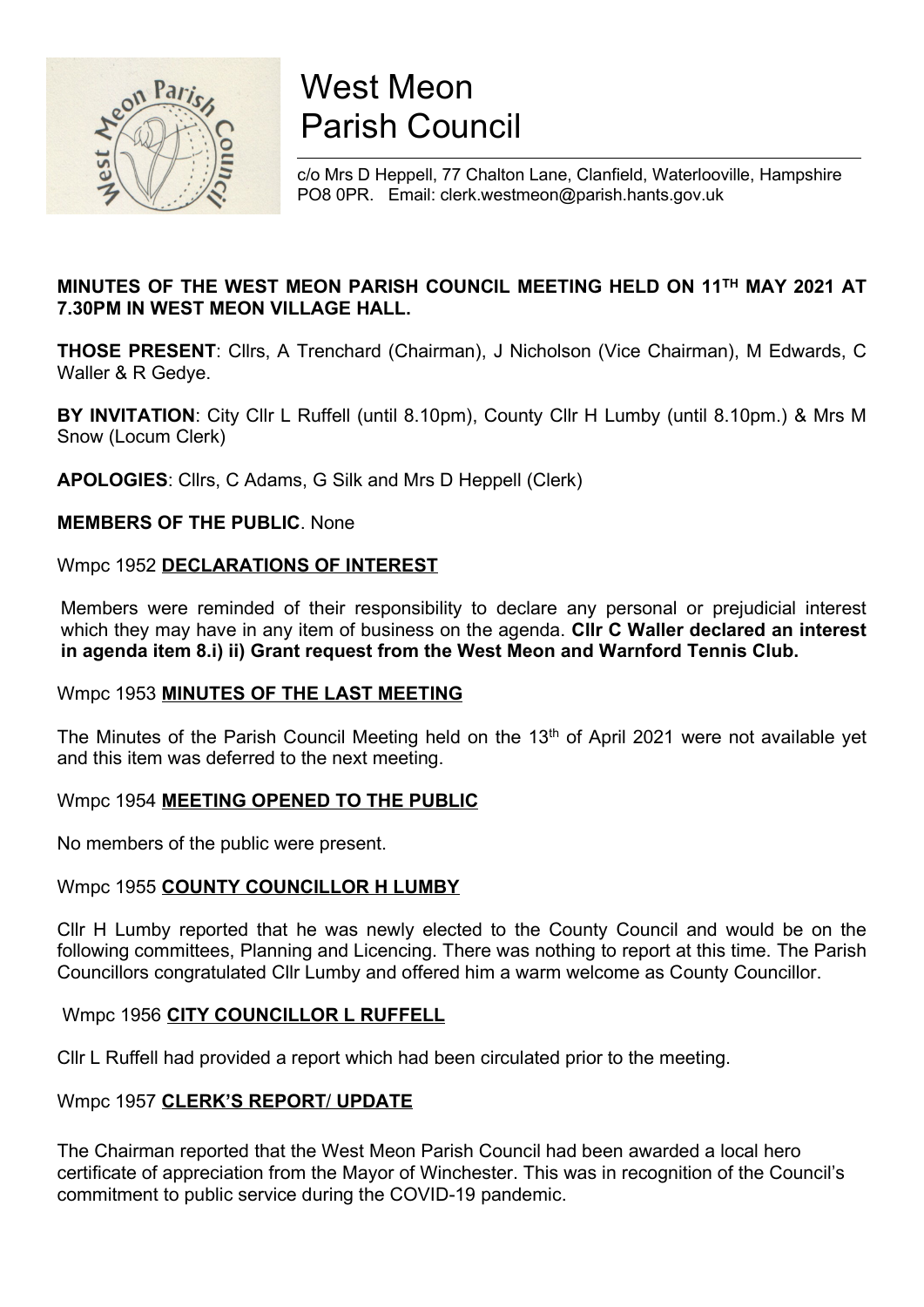# TO RECEIVE WORKING GROUPS

## Wmpc 1958 **PLANNING**

- a) SDNP/20/05806/HOUS2 Long Priors West Meon GU32 1JA Proposal (amended plans) Two storey side extension to create extra bedroom at first floor level and bigger living area at ground floor level & porch at ground floor level. It was resolved that no objection should be made to this planning application.
- a)i. Cllr Waller enquired if an update of the Metis homes application was available. City Cllr L Ruffell is to email Cllr Waller with an update.

## Wmpc 1959 HIGHWAYS AND TRANSPORTATION

- b) Damage to flint wall on Church Lane. Cllr Edwards gave the following update. The coping stone is on order and 50% of the invoice for the works has been paid (See schedule of payments 8.j) The Council are to recover the costs from the party who caused the damage, the clerk is currently dealing with the insurance claim.
- c) Ditch and beech tree at Station Road. Cllr Edwards gave the following update. The Lengthsman have dug out the ditch along Station Road as much as they can but machinery is now needed to complete the work. The occupant of the neighbouring house is unable to assist due to age. Cllr Waller advised that he had contacted the HCC Flood prevention team some years ago who had arranged for the ditches to be dug out. Cllr Waller is to forward these contact details to County Cllr Lumby who will look into this and report back to the council. The beech tree would require a road closure to carry out the required works. County Cllr Lumby confirmed that the works are in the HCC system and are in progress.
	- i) A parishioner had reported the following issues to Cllr Trenchard. The flashing signs at the Warnford entrance to the village are not working. To be reported to Hampshire Highways. There are pot holes in Station Road, Church Road and the West to East Meon Road. County Cllr Lumby is to follow these up.
	- ii) West Meon Hut Bus Shelter a brief update was given by Cllr Edwards but the works have not yet been completed. Mr W Hiller is to complete the cedar board replacement.

## Wmpc 1960 COMMUNITY, HOUSING AND RECREATION

- d) War Memorial Permission has been sought from Historic England, War Memorials Trust and the Church. All have given their consent to the works but awaiting written confirmation.
- e) Lease agreements and valuations with Village Hall and Rifle Club. A copy of the deeds are required to continue the process. To be updated at the next meeting
- f) Parish News Cllr Nicholson is to produce this month's report for the parish news. Items for inclusion are to be sent to CIIr Nicholson by Friday 14<sup>th</sup> of May.

(County Cllr Lumby & City Cllr Ruffell left the meeting at 8.10pm)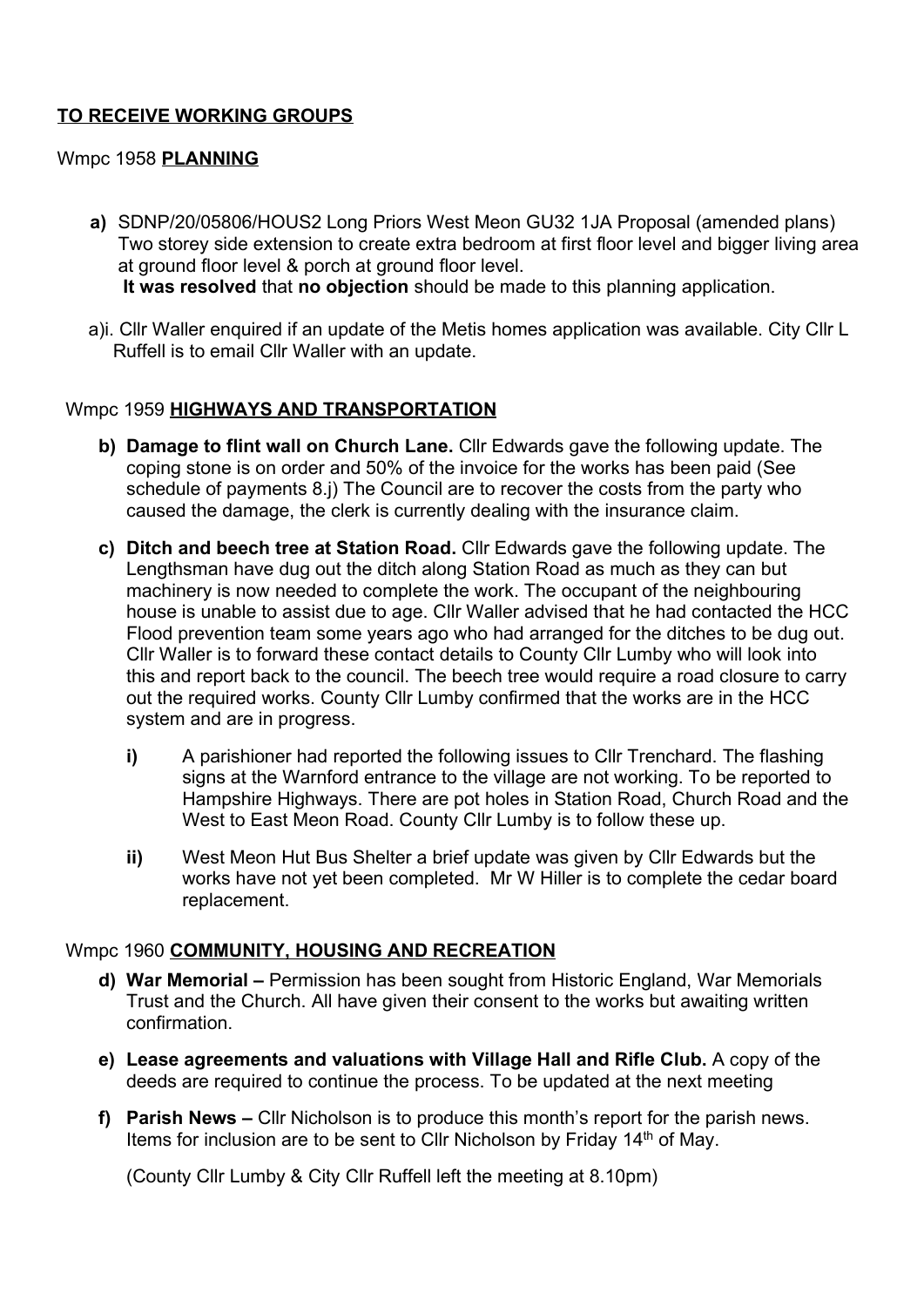## Wmpc 1961 FINANCE AND ADMINISTRATION.

## g) WMPC Annual General Meeting and Annual Parish Meeting

The following meeting dates were agreed: Annual Parish Meeting  $9<sup>th</sup>$  of September 2021 and the September Parish Council meeting would be held on the 14<sup>th</sup> of September 2021. The AGM date would be set on the clerk's return for May 2022.

## h) End of year Audit

The accounts for the year 2020/21 which had previously been circulated and were duly signed and approved.

## i) Agar Report

- 1. It was resolved that the Section 1 of the AGAR accounting statement for the year ending 31<sup>st</sup> of March 2021 be approved.
- 2. It was resolved that Section 2 of the AGAR annual governance statement as on page 2 of the Annual return be approved.

The Chairman duly signed the annual return forms. The Council wished to thank the Clerk-Mrs Heppell and the auditor for their work in completing the accounts.

## j) Grants - Victim support.

A grant request for £100 had been received from Victim Support to assist with their ongoing work supporting victims of crime.

It was resolved that a grant award of £100 would be made to Victim support.

## k) Grants – Allotment Association

A grant request for £186.00 had been received from the Allotment Association for a replacement water tank.

It was resolved that a grant award of £186.00 would be made to the Allotment Association.

#### l) Grants – West Meon & Warnford Tennis Club. Cllr Waller declared a non-pecuniary Interest in this agenda item.

A grant request for £500.00 had been received from the West Meon & Warnford Tennis Club for maintenance work to the tennis courts costing a total of £5216.00.

It was resolved that a grant award of £500.00 would be made to the West Meon & Warnford Tennis Club. The Council noted that they would be happy to consider a further grant application later in the year if the tennis club required additional funds for these works.

## Schedule of payments

| <b>HCC Lighting</b>                         | £463.72   |
|---------------------------------------------|-----------|
| M Edwards Reimbursement Silk Services Wall  | £2,340.00 |
| M Edwards Reimbursement Silk Services Cross | £774.00   |
| <b>BACS D Heppell Salary May</b>            |           |
| <b>BACS HMRC</b>                            | £26.60    |
| <b>Fair Account Audit</b>                   | £185.00   |
| <b>Total</b>                                | £4479.02  |

It was resolved that the schedule of payments listed above were approved.